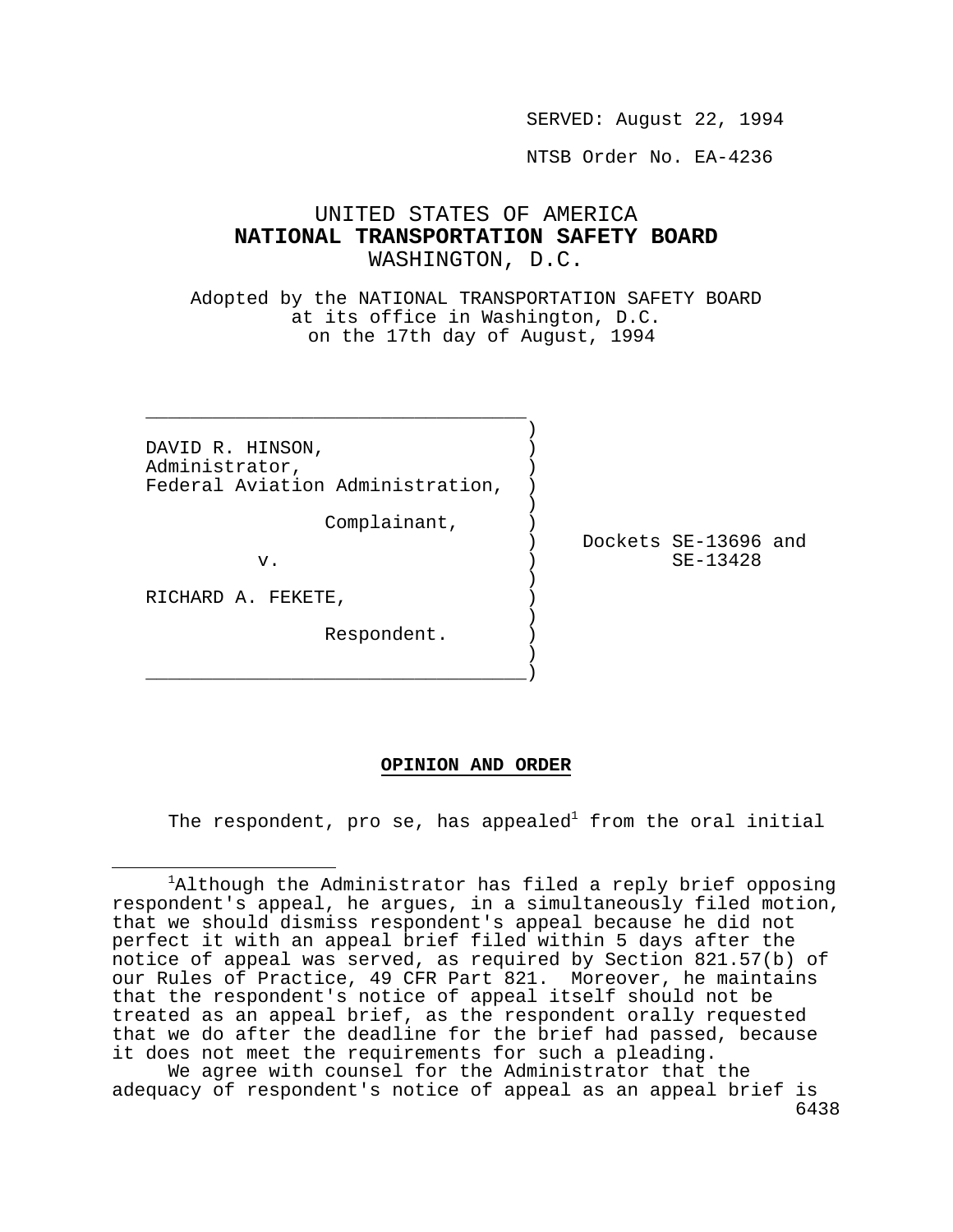decision rendered by Administrative Law Judge William E. Fowler, Jr., in these consolidated proceedings on July 12, 1994, at the conclusion of an evidentiary hearing.<sup>2</sup> By that decision, the law judge affirmed the emergency revocation of respondent's commercial pilot certificate (No. 2055592) on allegations by the Administrator, in two separate orders, that his disregard of right-of-way rules for landing had created collision hazards for aircraft in the vicinity of the Millville, New Jersey airport on four different dates. $3$  The law judge agreed with the

#### (..continued)

questionable, as it does not present any objections to any of the law judge's findings and conclusions with respect to the merits of the charges he upheld. See Administrator v. Walker, NTSB Order No. EA-3348, at p. 2  $\overline{(1991)}$  ("[A]n appeal brief is required to be more than a general statement of the issues a party wants to have reviewed by the Board or a listing of grounds on which an argument that the law judge erred could be developed... It must, rather, identify specific challenges to the law judge's findings, conclusions, or rulings and supply the reasons why the party believes the law judge found, concluded, or ruled incorrectly...."). However, the one-page notice does set forth various factors, sufficiently explained to be susceptible to reasoned rebuttal, that the respondent appears to believe are, or should be, extenuating, if not exonerating. We will, therefore, deny the motion to dismiss, to which respondent filed no written response, and treat respondent's notice of appeal as an appeal brief.

At the same time, we do not think the Administrator can fairly be faulted for not immediately recognizing that the document respondent filed within the time limit for a notice of appeal was intended to be, or might be later construed to constitute, both his notice and his brief, so as to require the filing of a reply brief within 10 days. Nevertheless, assuming that the Administrator should have filed a responsive pleading within 10 days after the combination document was submitted, his motion to file the reply brief two days out of time is granted, as respondent will not be prejudiced by our acceptance of the filing.

 ${}^{2}$ An excerpt from the hearing transcript containing the initial decision is attached.

<sup>3</sup>By Order of Suspension dated December 2, 1993, the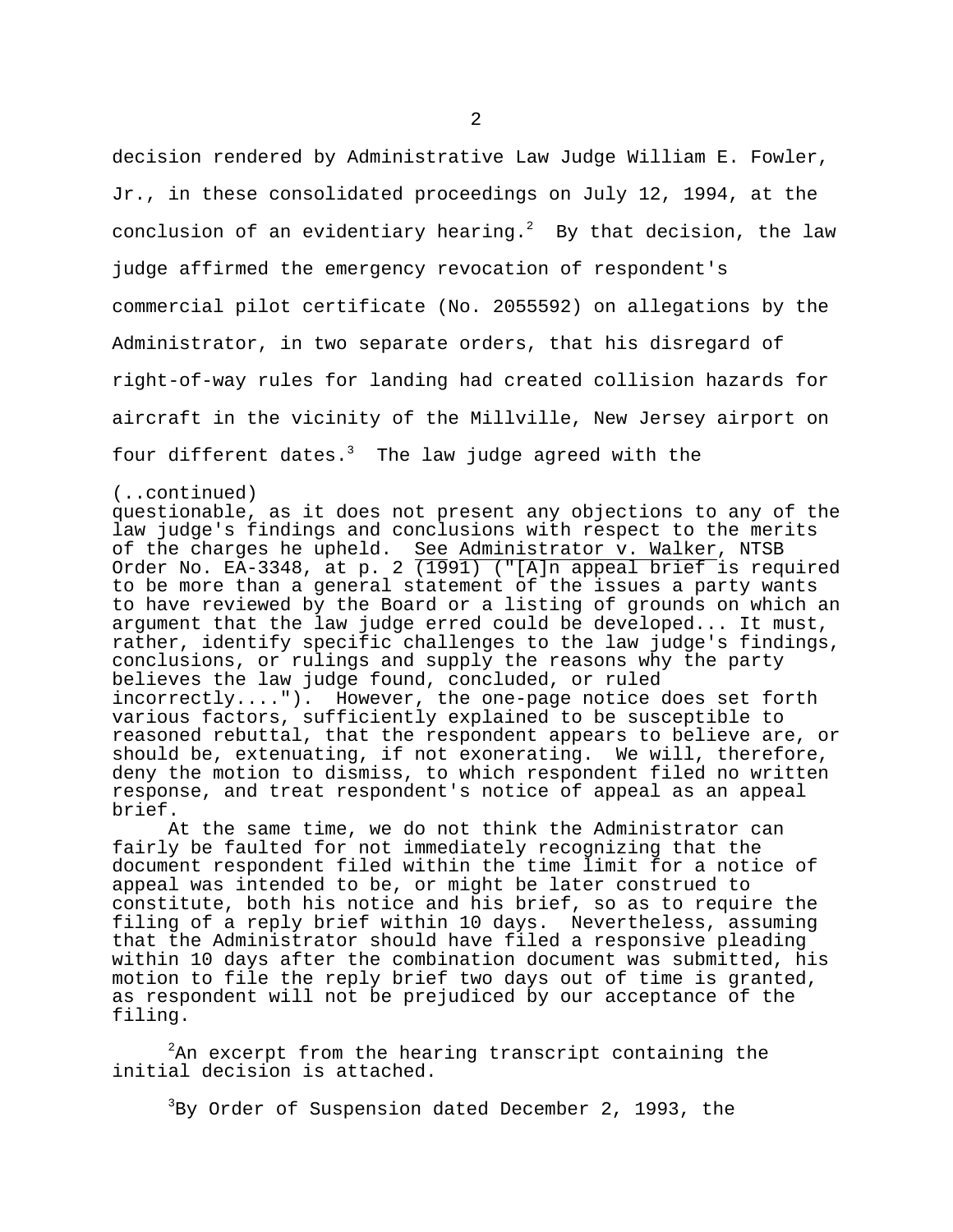Administrator that respondent had violated sections 91.113(g), 91.111(a), and 91.13(a) of the Federal Aviation Regulations ("FAR," 14 CFR Part 91) and that the violations demonstrated that the respondent lacks the care, judgment, and responsibility required of a certificate holder. $4$  We deny the appeal.

## (..continued)

Administrator sought to suspend respondent's certificate for 90 days for his alleged failure to yield the right-of-way to other aircraft during landings at Millville on April 14 and 29, 1993. On June 22, 1994, in an Emergency Order of Revocation, the Administrator made similar allegations concerning respondent's operation of an aircraft at Millville on May 3 and 9, 1994. The revocation sought in the latter order is predicated on the incidents described in both orders and, therefore, subsumes the suspension sought in the first order.

 ${}^{4}$ FAR sections 91.113(g), 91.111(a), and 91.13(a) provide as follows:

#### § 91.111 **Operating near other aircraft.**

(a) No person may operate an aircraft so close to another aircraft so as to create a collision hazard.

# § 91.113 **Right-of-way rules: Except water operations.**

 $\star$   $\star$   $\star$   $\star$   $\star$   $\star$ (g) *Landing.* Aircraft, while on final approach to land or while landing, have the right-of-way over other aircraft in flight or operating on the surface, except that they shall not take advantage of this rule to force an aircraft off the runway surface which has already landed and is attempting to make way for an aircraft on final approach. When two or more aircraft are approaching an airport for the purpose of landing, the aircraft at the lower altitude has the rightof-way, but it shall not take advantage of this rule to cut in front of another which is on final approach to land or to overtake that aircraft.

#### § 91.13 **Careless or reckless operation.**

(a) *Aircraft operations for the purpose of air navigation.*  No person may operate an aircraft in a careless or reckless manner so as to endanger the life or property of another.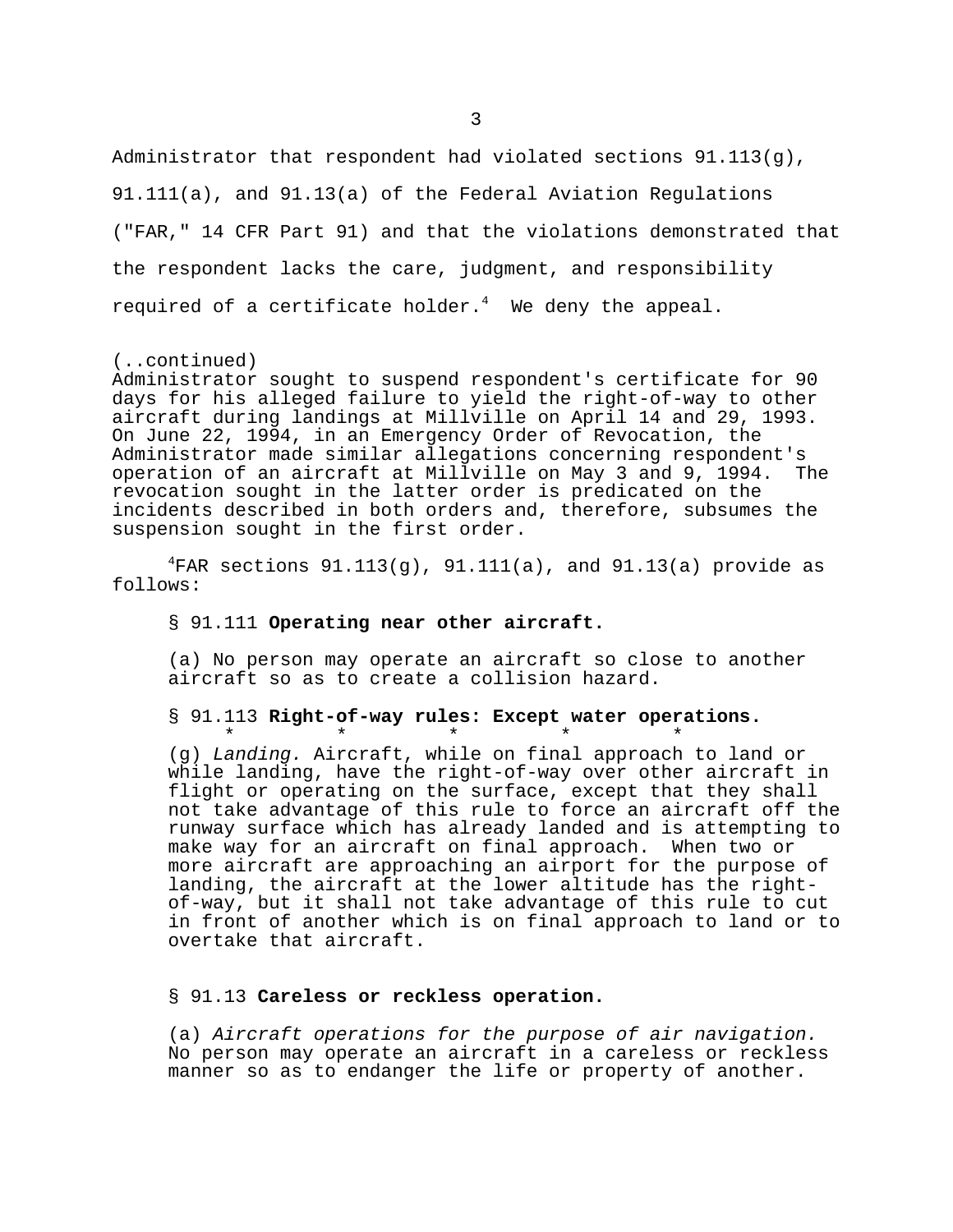The orders of the Administrator that served as the complaints in these matters contain the following allegations: From the December 2, 1993 Order of Suspension--

> 2. On or about April 14, 1993, you acted as the pilotin-command of a Cessna 150 aircraft, identification no. N1697Q, in the vicinity of Millville, New Jersey Airport Traffic Pattern.

> 3. During the flight operation described in paragraph 2 above, you failed to give way to an aircraft that had the right of way by virtue of the fact that it was on final approach and at a lower altitude than your aircraft.

4. On or about April 29, 1993, you again acted as the pilot-in-command of the same aircraft described in paragraph 2 above, a Cessna 150, identification no. N1697Q, in the vicinity of Millville, New Jersey Airport Traffic Pattern.

5. During the flight operation described in paragraph 4 above, you failed to give way to at least two aircraft that had the right of way by virtue of their altitude and position in the traffic pattern. Specifically:

 a. You turned inside of a Piper Arrow, identification no. N2841V, when that aircraft was on final approach to the [airport].

 b. You turned inside of a helicopter, identification no. N506TH, when that aircraft was at a lower altitude and ahead of you in the pattern.

6. Upon landing your aircraft during the flight operation described in paragraph 4 above, you came dangerously close to a Piper aircraft that had just landed and was clearing the runway; you also came dangerously close to a Beech Baron aircraft, identification no. N1849R, that was in position on runway 10, awaiting takeoff.

From the June 22, 1994 Emergency Order of Revocation--

2. On or about May 3, 1994, you acted as pilot in command of a Cessna 150 aircraft, identification number N18625, operating in the vicinity of Millville Airport, Millville, NJ ("MIV").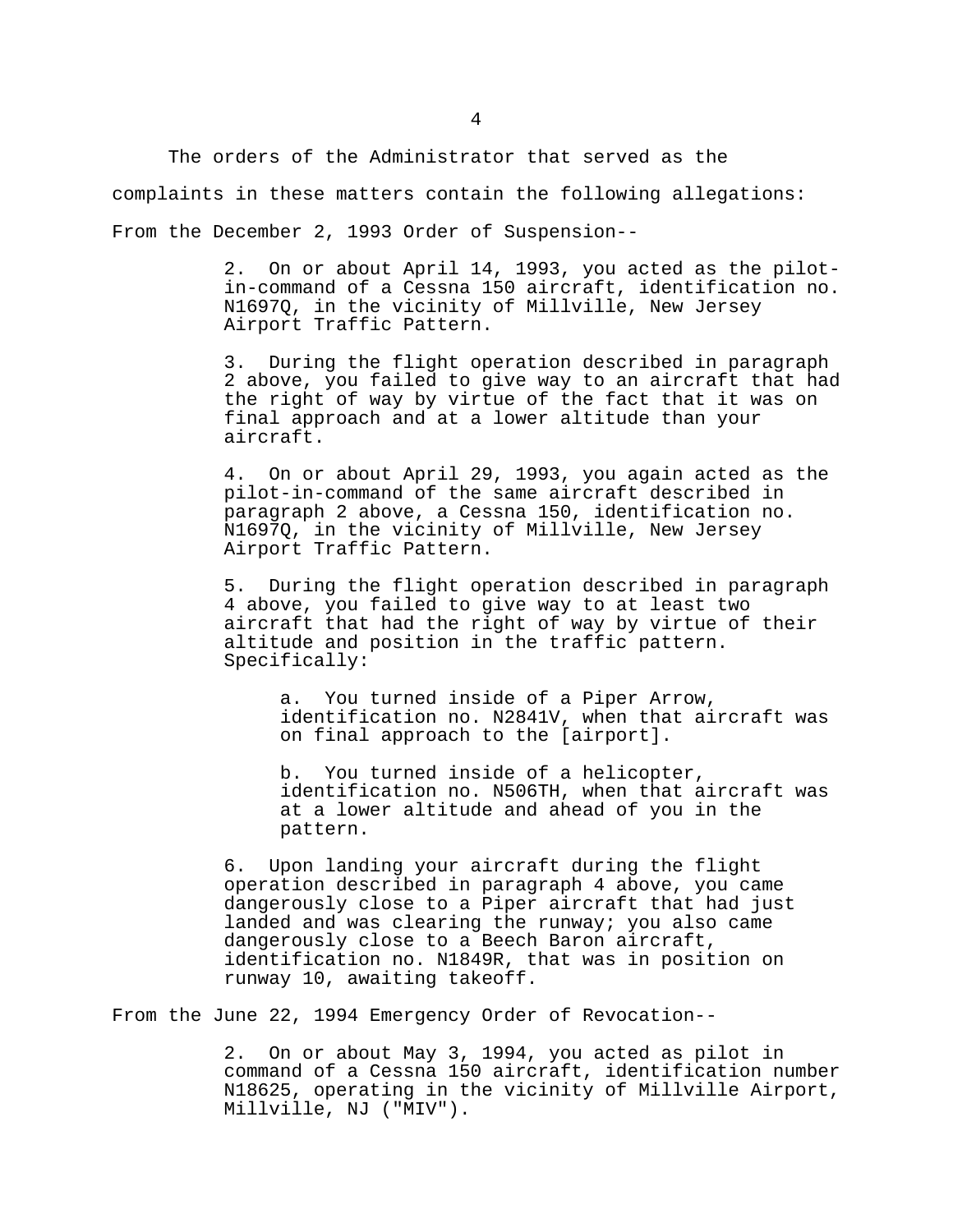3. While you were flying the base leg for a visual approach to and landing on Runway 10 at MIV, a Robinson R-22 helicopter ("R-22") making practice instrument approaches was on final approach to the same runway.

4. At the time you turned your aircraft onto final approach for Runway 10, you were in front of and at an altitude approximately 100 feet above the R-22.

5. You were aware that the R-22 was making a final approach to Runway 10 at the time you turned your aircraft onto final approach to Runway 10, and that your turn would place your aircraft in the path of the R-22's approach to Runway 10.

6. The R-22 passed under your aircraft and, upon reaching the threshold of Runway 10, changed course to the right of the runway to get clear of your landing aircraft.

7. Your turn from base leg to final approach in the path of the R-22 created a collision hazard endangering the lives and property of others.

8. On or about May 9, 1994, you again acted as pilot in command of N18625, operating in the vicinity of MIV.

9. While you were flying the downwind leg for a visual approach and landing on Runway 28 at MIV on or about May 9, 1994, a Cessna Citation jet aircraft, identification number N40FJ, announced on the frequency that it was turning onto final approach for Runway 28.

 10. While you were flying the base leg for Runway 28, you confirmed specifically with the Citation jet via radio that it was on final approach to Runway 28 and then turned your aircraft onto final approach to Runway 28.

 11. At the time you turned your aircraft onto final approach for Runway 28, you were in front of and at an altitude higher than that of the Citation jet.

 12. You were aware at the time you turned your aircraft onto final approach to Runway 28 that your turn would place your aircraft in the path of the Citation jet's approach to Runway 28.

 13. The Citation jet abandoned its approach and performed a "go-around" to avoid colliding with your aircraft.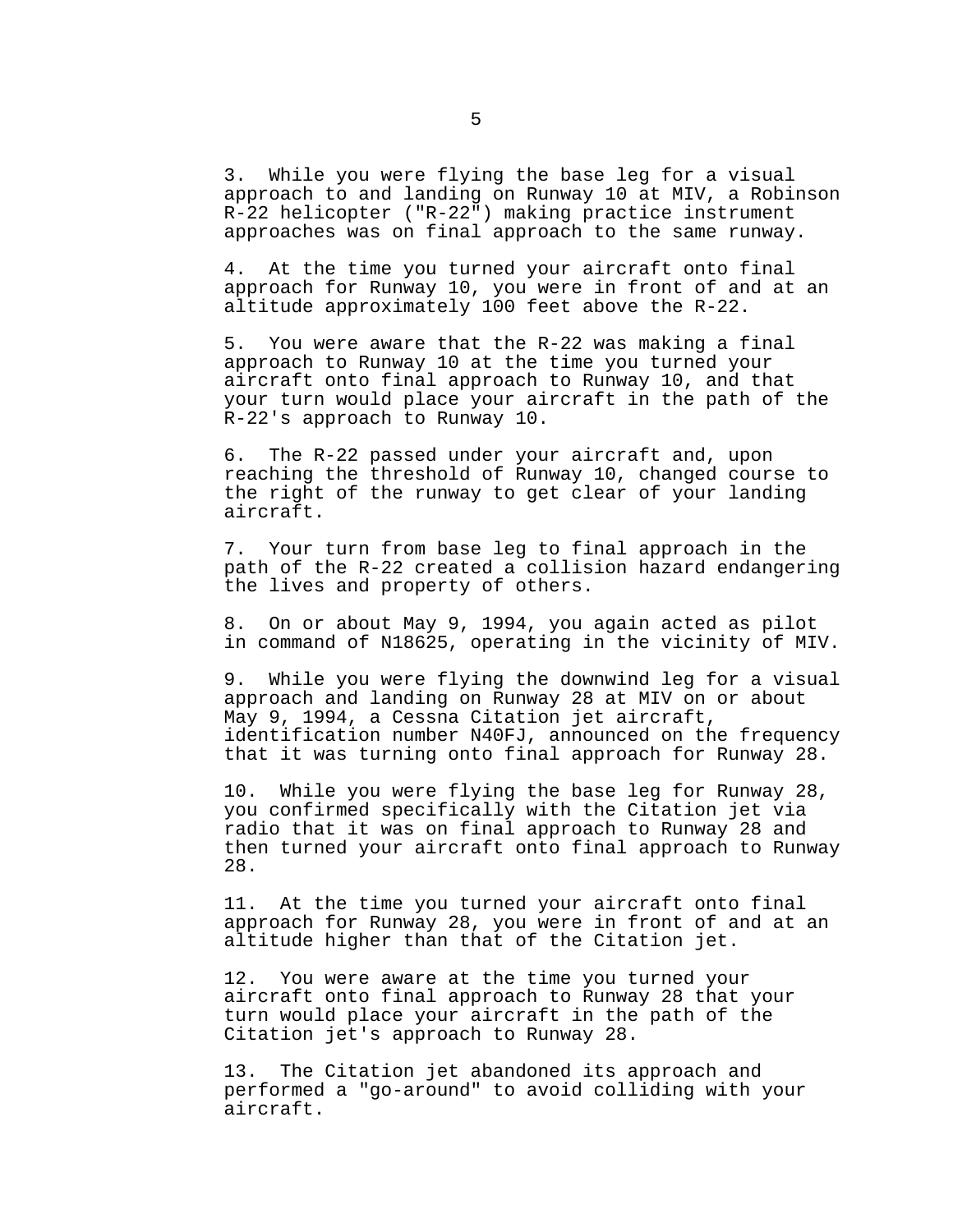14. Your turn from base leg to final approach in the path of the Citation jet created a collision hazard endangering the lives and property of others.

The law judge, on consideration of the evidence the parties submitted with respect to these allegations, concluded that the Administrator had proved all of the charged violations and that, as alleged, respondent's conduct reflected "a chronic pattern of gross disregard for the Federal Aviation Regulations governing rights-of-way at uncontrolled airports and gross disregard for the foreseeable consequences [of his] unsafe actions" (Initial Decision at Tr. p. 262).

On appeal, respondent, without directly challenging any of the law judge's findings or conclusions, see note 1, *supra*, raises several circumstances he appears to believe argue against affirmation of the Administrator's orders. Specifically, he suggests that his conduct resulted from his confusion--for which the FAA is assertedly responsible by virtue of allegedly inconsistent regulations and advice--over the legality of straight-in approaches at uncontrolled fields such as Millville. In this connection he implies that he believed that if straightin approaches were not permitted, then aircraft landing in accordance with the airport's traffic pattern need not yield to aircraft that had not.<sup>5</sup> He in effect submits that he now

i

<sup>&</sup>lt;sup>5</sup>Respondent owns and operates Black's Flying Service, a fixed-base operation at Laytons Airport, Monroeville, New Jersey, where he is a flight instructor with, according to his estimate, more than 21,000 hours of flying time. Given his extensive experience in aviation, including more than 20 years as an instructor, the claim that he did not know what regulations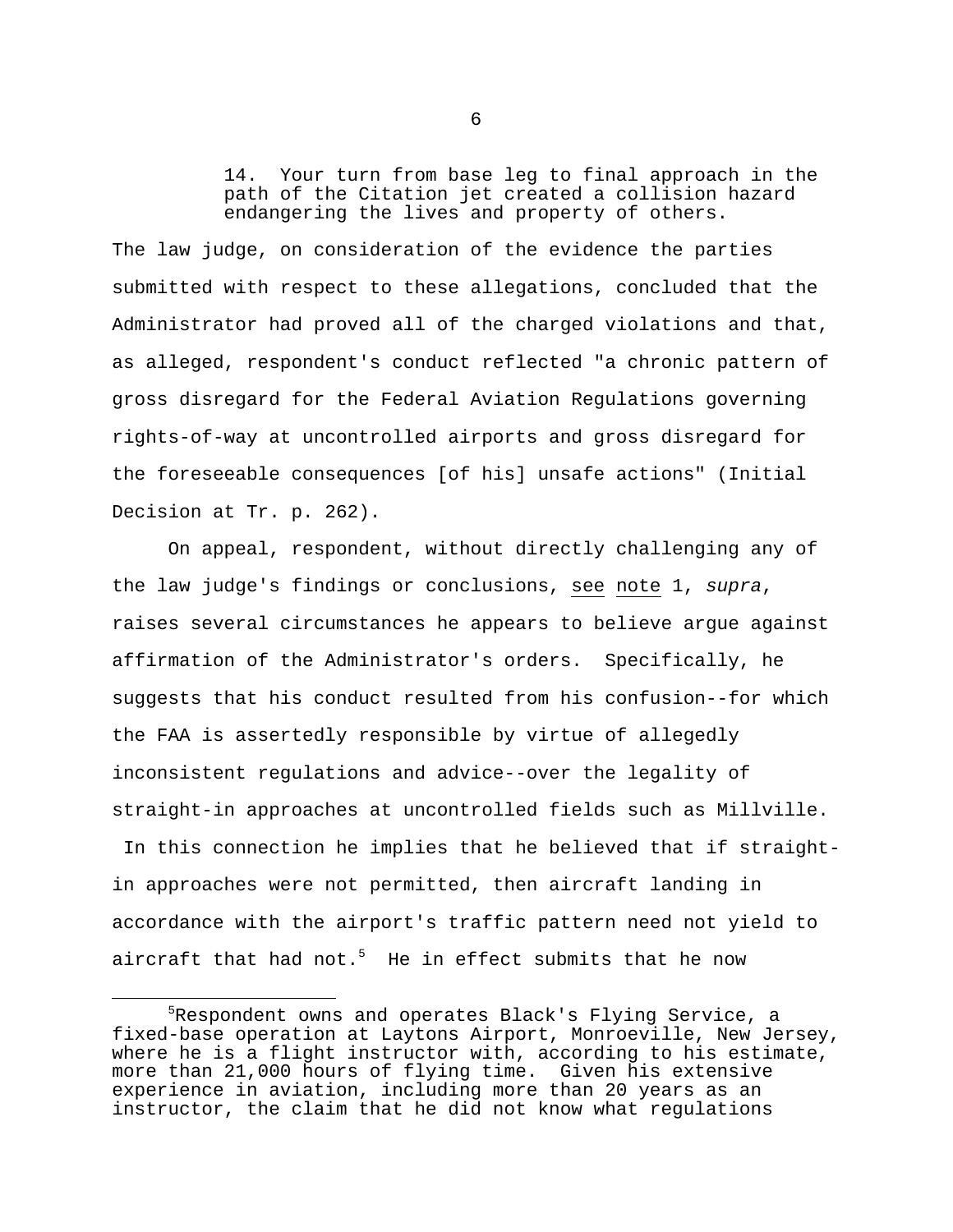understands, based in part on discussions with FAA personnel after the hearing, that straight-in approaches are permissible at uncontrolled fields and, accordingly, he will change his operating procedures by yielding the right-of-way, when the rules so dictate, to aircraft that have not flown the pattern. We find in respondent's comments neither justification for excusing the conduct on which the charges upheld by the law judge were based nor reason for reducing the sanction he affirmed.

We think it irrelevant that respondent may have entertained some uncertainty, for whatever reason, as to the appropriateness of straight-in approaches at an uncontrolled field, or whether the nature, mix, and volume of aircraft operations at Millville have developed to the point where the provision of air traffic control services may be necessary to ensure air safety there.<sup>6</sup> The right-of-way rules for landing at an airport prescribe priorities for landing based on the relative positions of aircraft as they approach an airport. They cannot be ignored whenever another aircraft is executing a straight-in approach. More to the point, the right-of-way rules do not purport to

(..continued) applied to operations at an uncontrolled field such as Millville is unpersuasive at best. We note, in this connection, that the Citation the respondent cut in front of, in violation of the right-of-way rules, had flown the pattern.

<sup>6</sup>Respondent's professed concern over the safety of operations at Millville is difficult to reconcile with the unsafe condition his operations there have repeatedly created for himself and for other users. Indeed, on the record before us it appears that respondent has had no qualms about compromising the safety of other aircraft that approached to land at Millville in a manner that he did not think was acceptable.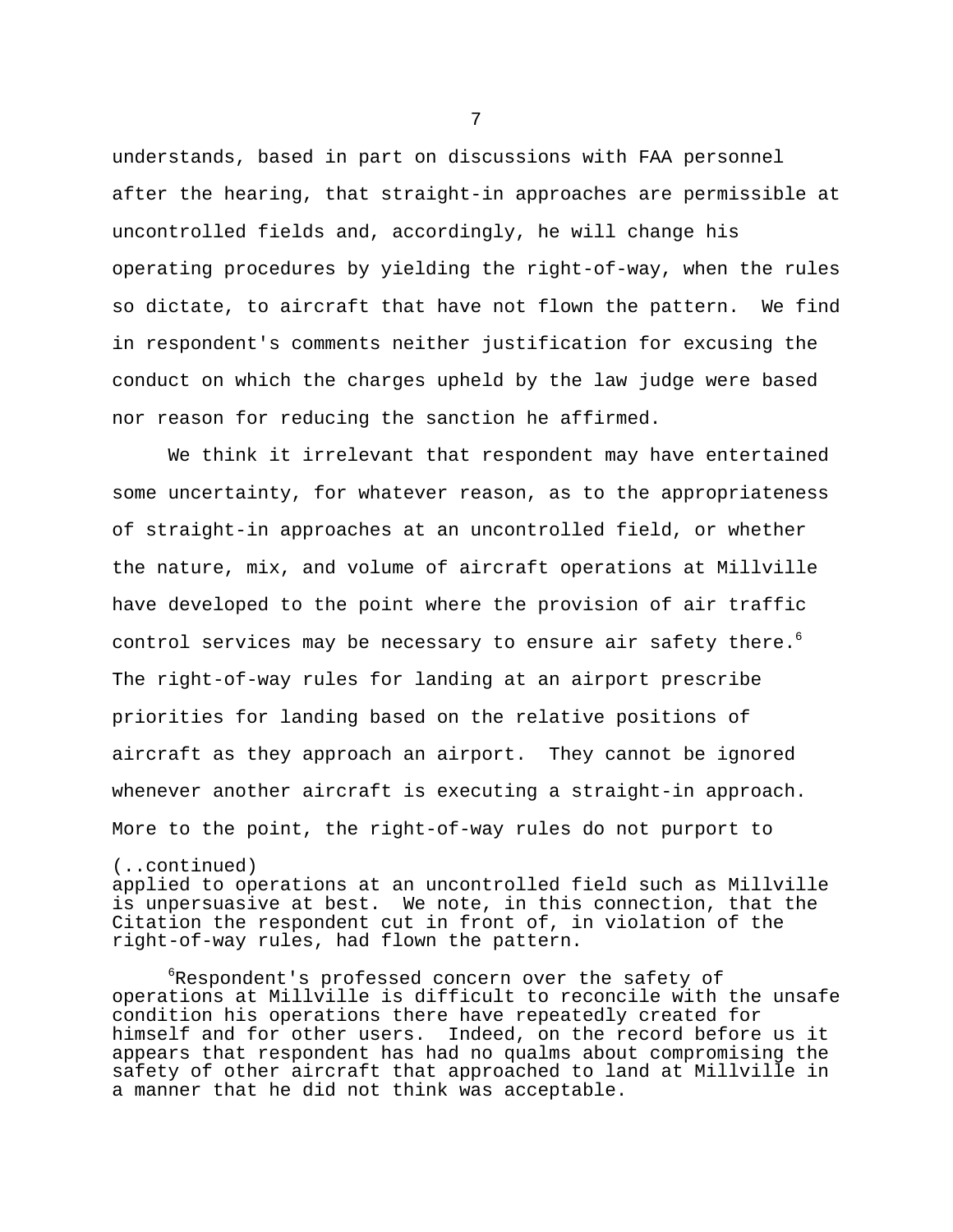supplant a pilot's independent duty to avoid flying dangerously close to other aircraft, whether landing or not. Thus, any confusion respondent may have harbored about the validity of straight-in approaches at an uncontrolled airport neither excuses nor explains his unsafe method of taking precedence over others he knew were landing at Millville.

We also think it of no consequence that respondent may now be prepared to follow right-of-way rules he has previously chosen to ignore, at least for some operations at Millville. The seriousness of respondent's conduct lies not so much in his failure to adhere to those rules in certain circumstances, but, rather, in the fact that those failures were accompanied by his creation of collision hazards with respect to the aircraft to which he should have yielded. Irrespective of whether such conduct was predicated on some perverse view that aircraft not flying the pattern before landing might do so in the future, to the benefit of air safety, if those flying the pattern refused to yield the right-of-way to them, we agree with the Administrator and the law judge that respondent's violations warrant revocation. An airman who intentionally operates his aircraft in a way that places the lives and property of others at risk does not possess the nontechnical qualification required of a certificate holder.